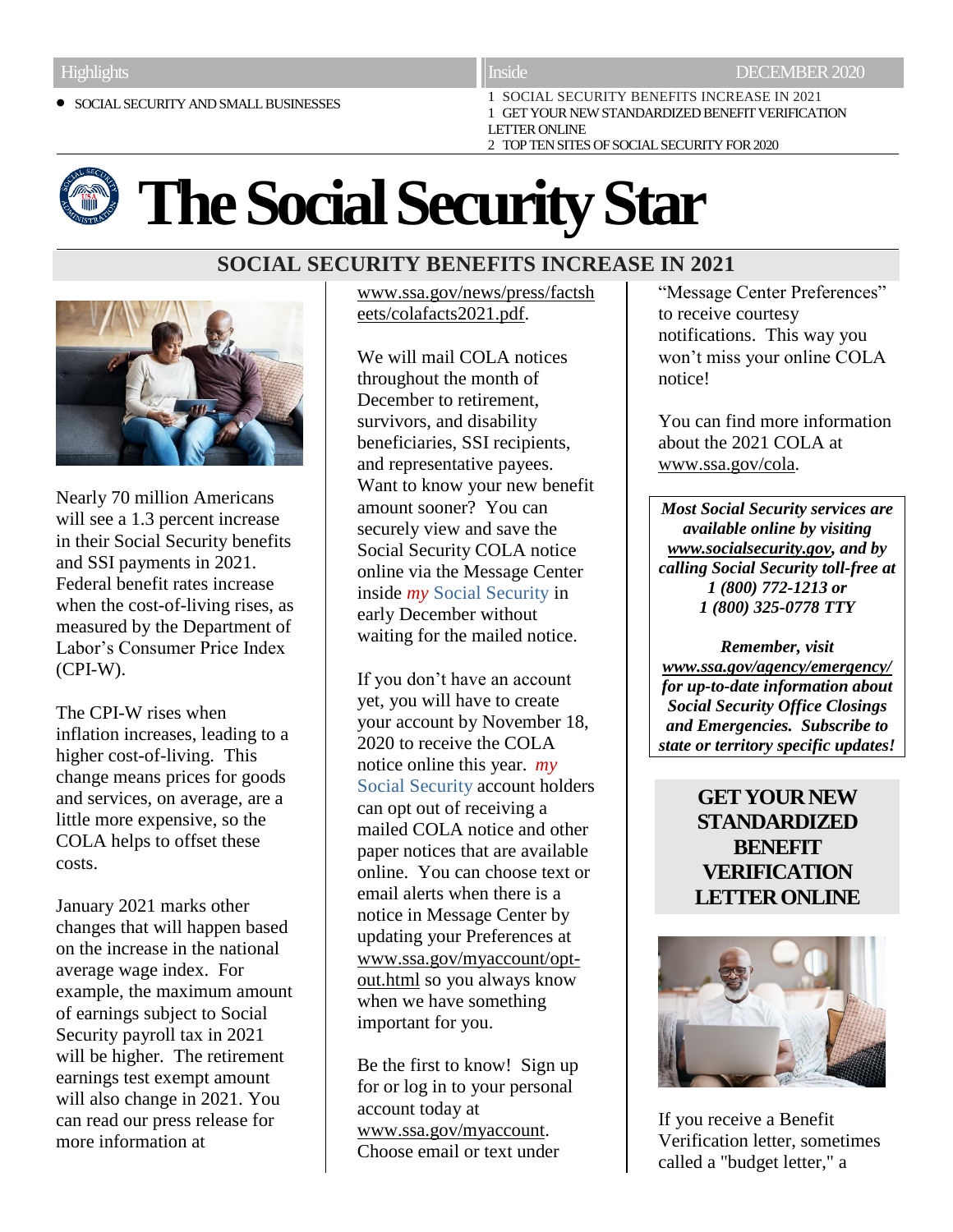### THE SOCIAL SECURITY STAR DECEMBER 2020

(STANDARDIZED CONT'D)

"benefits letter," a "proof of income letter," or a "proof of award letter," we have good news for you! A new standardized Benefit Verification letter is now available when you need proof of Social Security benefits, Supplemental Security Income, or Medicare.

In addition to name, date of birth, and the benefits received, the new Benefit Verification letter includes other identifiers to prevent misuse and fraud. This is an added benefit to you as proof of income for loans, housing assistance, mortgage, and other verification purposes.

The same standardized letter is also available if you need proof that you do not receive benefits, or proof that benefits are pending. If you are an individual representative payee, you can use the *my* Social Security Representative Payee portal to access the same standardized Benefit Verification letter online for your beneficiaries.

This new standardized Benefit Verification letter is another example of our commitment to improve our service to you.

No matter how you request your letter, whether calling our National 800 Number, your local office, the Interactive Voice Response system, or online with your personal *my* Social Security account at

[www.ssa.gov/myaccount,](https://www.ssa.gov/myaccount/?utm_source=mip1221&utm_medium=online-media&utm_campaign=ocomm-mip-21&utm_content=get-your-new-standardized-benefit-verification-letter-online-001) the Benefit Verification letter now contains a seamless look.

*During the current coronavirus pandemic, we continue to provide help to you and other people in your communities.*

*While our offices are not providing service to walk-in visitors due to COVID-19, we remain ready and able to help you by phone with most Social Security business.* 

*You can speak with a representative by calling your local Social Security office or our National 800 Number. You can find local office phone numbers online by using our Social Security Office Locator at [www.ssa.gov/locator.](http://www.ssa.gov/locator)*

## **TOP TEN SITES OF SOCIAL SECURITY FOR 2020**



Our online services often allow you to do business with us without visiting a local office or calling. Here are our top 10 webpages of 2020:

- 1. Open your own personal *my* Social Security account, where you can verify your earnings, get future benefit estimates, obtain benefit verification letters, update your Social Security information if you receive benefits, and more, at [www.ssa.gov/myaccou](https://www.ssa.gov/myaccount/?utm_source=mip1221&utm_medium=online-media&utm_campaign=ocomm-mip-21&utm_content=top-ten-sites-of-ss-for-2020-001) [nt.](https://www.ssa.gov/myaccount/?utm_source=mip1221&utm_medium=online-media&utm_campaign=ocomm-mip-21&utm_content=top-ten-sites-of-ss-for-2020-001) We continue to add new features to make doing business with us easier than ever.
- 2. Need answers to your Social Security related questions? Our Frequently Asked Questions page is the authoritative source at [www.ssa.gov/faq.](https://faq.ssa.gov/en-US/?utm_source=mip1221&utm_medium=online-media&utm_campaign=ocomm-mip-21&utm_content=top-ten-sites-of-ss-for-2020-002)
- 3. Our hub for Social Security news and updates is our blog at [blog.socialsecurity.gov.](https://blog.ssa.gov/?utm_source=mip1221&utm_medium=online-media&utm_campaign=ocomm-mip-21&utm_content=top-ten-sites-of-ss-for-2020-003) You can use social media to easily share these informative articles with friends and family.
- 4. You can complete and submit our online application for retirement benefits in as little as 15 minutes at [www.ssa.gov/retiremen](https://www.ssa.gov/benefits/retirement/?utm_source=mip1221&utm_medium=online-media&utm_campaign=ocomm-mip-21&utm_content=top-ten-sites-of-ss-for-2020-004) [t.](https://www.ssa.gov/benefits/retirement/?utm_source=mip1221&utm_medium=online-media&utm_campaign=ocomm-mip-21&utm_content=top-ten-sites-of-ss-for-2020-004)
- 5. You can conveniently apply for disability benefits online at